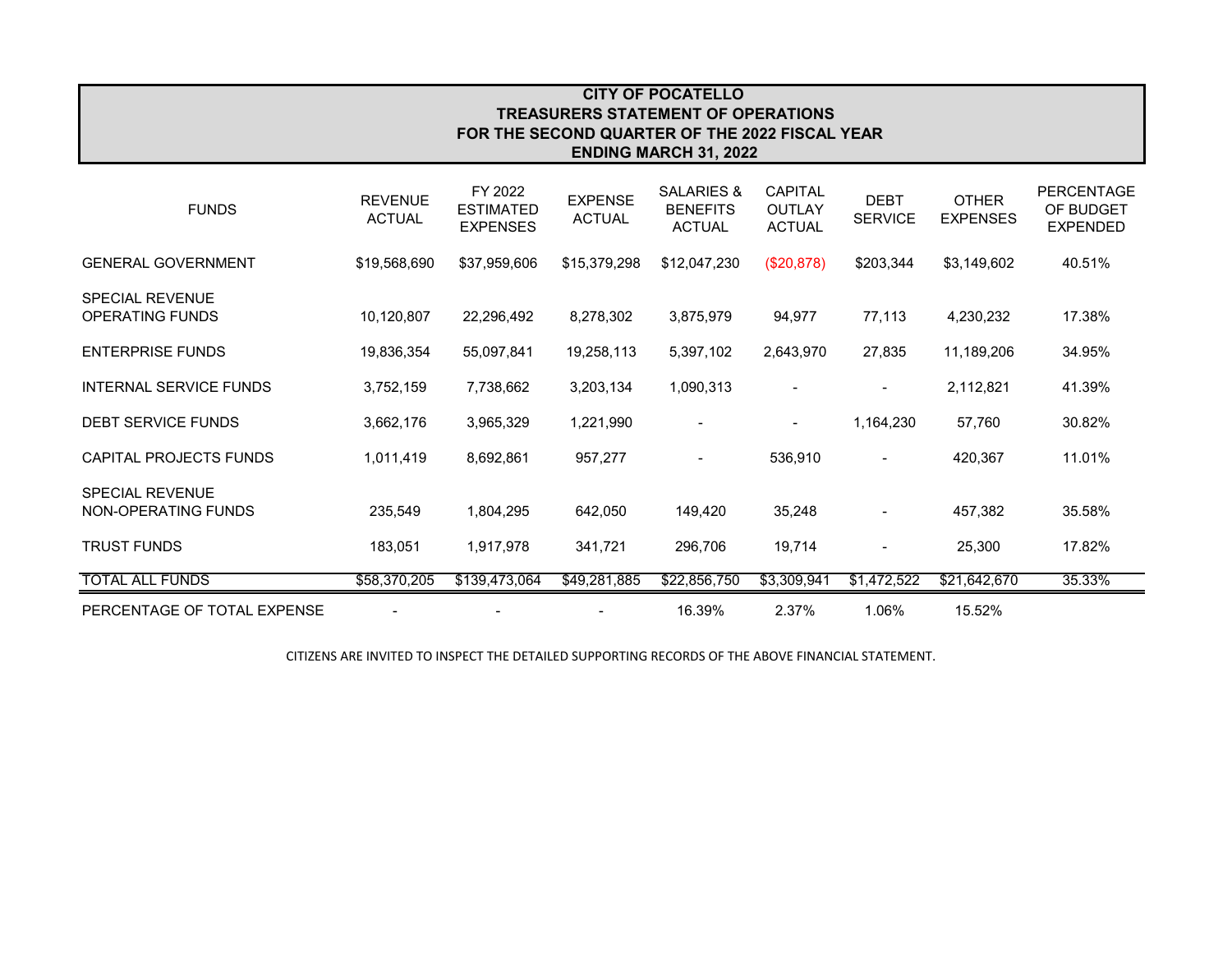| FY22 Execution Thru Mar 22 (50% of FY22 elapsed) |                     |                           |            |  |  |
|--------------------------------------------------|---------------------|---------------------------|------------|--|--|
| <b>General Fund Detail</b>                       |                     |                           |            |  |  |
| <b>Thru Period 06</b>                            |                     |                           |            |  |  |
|                                                  |                     |                           |            |  |  |
| <b>Department Name</b>                           | <b>Total Budget</b> | Amount<br><b>Expended</b> | % Expended |  |  |
| Mayor/Council Dept. 001-0100                     | \$944,036.00        | \$394,923.20              | 41.83      |  |  |
| Finance Dept. 001-0200                           | \$893,115.00        | \$356,898.24              | 39.96      |  |  |
| City Hall Dept. 001-0300                         | \$708,749.00        | (\$109,531.92)            | $-15.45$   |  |  |
| Elections Dept. 001-0402                         |                     |                           |            |  |  |
| Building Dept. 001-0500                          | \$812,381.00        | \$318,186.98              | 39.17      |  |  |
| Community Dev. Dept. 001-0600                    | \$830,219.00        | \$352,135.32              | 42.41      |  |  |
| Public Engineering 001-0601                      | \$1,144,411.00      | \$451,528.46              | 39.46      |  |  |
| Graphic Info Sys 001-0602                        | \$161,212.00        | \$73,715.96               | 45.73      |  |  |
| Human Resources 001-0700                         | \$545,021.00        | \$242,864.33              | 44.56      |  |  |
| Non-departmental 001-0800                        | \$1,493,330.00      | \$325,119.89              | 21.77      |  |  |
| Economic Development 001-0801                    | 75,000.00           | 75,000.00                 | 100.00     |  |  |
| Legal Dept. 001-0900                             | \$976,024.00        | \$425,196.33              | 43.56      |  |  |
| Police Dept. 001-1000                            | \$16,541,786.00     | \$7,217,686.30            | 43.63      |  |  |
| Fire Dept. 001-1100                              | \$9,063,975.00      | \$3,961,588.80            | 43.71      |  |  |
| Animal Control 001-1200                          | \$1,183,955.00      | \$449,003.05              | 37.92      |  |  |
| Parks Dept. 001-1301                             | \$2,346,804.00      | \$740,828.23              | 31.57      |  |  |
| Parks/Rec. Admin. 001-1302                       | \$239,588.00        | \$104,154.92              | 43.47      |  |  |
| <b>Total General Fund</b>                        | 37,959,606.00       | 15,379,298.09             | 40.51      |  |  |

\*\* City Hall numbers reflect a Budget Amendment of \$288,000 for improvements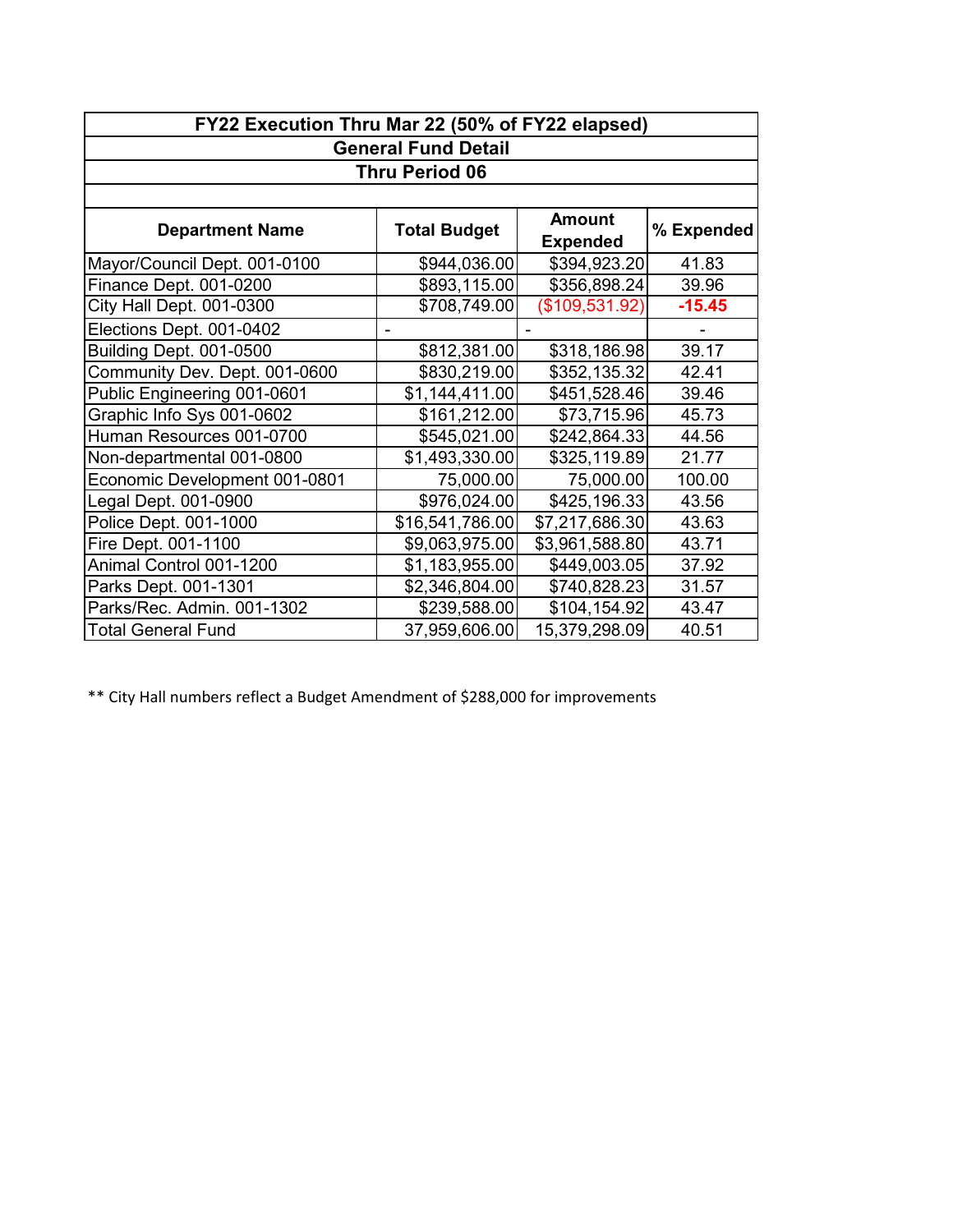| FY22 Execution thru Mar 2022 (50% OF FY21 elapsed) |                              |                              |                          |  |  |
|----------------------------------------------------|------------------------------|------------------------------|--------------------------|--|--|
| <b>Period 06 Fund Expense Summary</b>              |                              |                              |                          |  |  |
|                                                    |                              |                              |                          |  |  |
|                                                    | <b>Total Revised</b>         |                              |                          |  |  |
| <b>Fund Name</b>                                   | <b>Budgeted</b>              | <b>Expenses</b>              | % Expended               |  |  |
|                                                    | <b>Expenses</b>              | <b>Year to Date</b>          |                          |  |  |
| General Fund 001                                   | 37,959,606.00                | 15,379,298.09                | 40.51                    |  |  |
| Liability Insurance Fund 002                       | 1,230,911.00                 | 920,128.09                   | 74.75                    |  |  |
| Street Fund 003                                    | 7,730,159.00                 | 2,701,581.94                 | 34.95                    |  |  |
| Recreation Fund 004                                | 3,002,874.00                 | 1,121,176.15                 | 37.34                    |  |  |
| Cemetery 005                                       | 537,227.00                   | 179,005.68                   | 33.32                    |  |  |
| Airport Fund 006                                   | 1,990,091.00                 | 813,057.84                   | 40.86                    |  |  |
| Library Fund 007                                   | 1,924,354.00                 | 881,749.97                   | 45.82                    |  |  |
| Transit - Rural 008                                | 1,371,046.00                 | 401,066.13                   | 29.25                    |  |  |
| Transit-Urban 009                                  | 3,247,866.00                 | 857,888.45                   | 26.41                    |  |  |
| <b>Business Improvement District 013</b>           | 100,000.00                   | 50,278.99                    | 50.28                    |  |  |
| Chief Theater Fund 014                             | 10,638.00                    | 3,539.48                     | 33.27                    |  |  |
| <b>Emergency Repair Fund 016</b>                   | 198,154.00                   | 399.00                       | 0.20                     |  |  |
| Science and Environment 017                        | 953,172.00                   | 348,430.11                   | 36.55                    |  |  |
| Sanitation Fund 030                                | 9,708,476.00                 | 3,876,179.95                 | 39.93                    |  |  |
| Water Fund 031                                     | 24,700,355.00                | 5,886,061.20                 | 23.83                    |  |  |
| Water Pollution Control 032                        | 16,184,140.00                | 3,995,704.91                 | 24.69                    |  |  |
| Ambulance Fund 035                                 | 3,896,419.00                 | 1,849,280.72                 | 47.46                    |  |  |
| Water Capacity Fee Fund 37                         | 608,451.00                   | 550,886.09                   | 90.54                    |  |  |
| <b>WPC Capacity Fee Fund 38</b>                    | $\blacksquare$               | $3,100,000.00$ -             |                          |  |  |
| Information Systems Fund 050                       | 1,409,665.00                 | 707,804.17                   | 50.21                    |  |  |
| Fleet Management Fund 051                          | 1,884,256.00                 | 821,589.67                   | 43.60                    |  |  |
| Utility Billing Fund 052                           | 1,621,424.00                 | 570,981.79                   | 35.21                    |  |  |
| Medical Insurance Fund 053                         | 52,447.00                    | 13,569.12                    | 25.87                    |  |  |
| Public Works Administration 054                    | 296,902.00                   | 144,829.34                   | 48.78                    |  |  |
| Fuel Internal Service 055                          | 1,115,190.00                 | 542,547.33                   | 48.65                    |  |  |
| Worker's Compensation Fund 056                     | 1,241,278.00                 | 388,840.12                   | 31.33                    |  |  |
| <b>Education Benefits Fund 057</b>                 | 117,500.00                   | 12,972.57                    | 11.04                    |  |  |
| Debt Service Fund 059                              | 227,894.00                   | 205,062.49                   | 89.98                    |  |  |
| WPC Debt Service Fund 060                          | 3,096,563.00                 | 454,831.23                   | 14.69                    |  |  |
| Water Debt Service Fund 061                        | 640,872.00                   | 562,096.57                   | 87.71                    |  |  |
| Federal Aid Construction Fund 070                  | 322,792.00                   | 69,524.17                    | 21.54                    |  |  |
| <b>Street Special Projects 071</b>                 | $\frac{1}{2}$                |                              |                          |  |  |
| <b>Airport Construction Fund 072</b>               | 5,695,000.00                 | 262,425.58                   | 4.61                     |  |  |
| Water Construction Fund 073                        | $2,651,036.00$ -             |                              |                          |  |  |
| <b>WPC Capital Projects 074</b>                    |                              |                              |                          |  |  |
| Fire Apparatus Capital Fund 075                    | 33.00                        | 16.50                        | 50.00                    |  |  |
| <b>Building Renovation Fund 076</b>                |                              |                              |                          |  |  |
| <b>Street Equipment Capital Fund 077</b>           | $\overline{a}$               | $\overline{a}$               | $\Box$                   |  |  |
| Capital Acquisition Fund 078                       | 24,000.00                    | 625,311.10                   | 2,605.46                 |  |  |
| Animal Shelter Building Fund 79                    | $\qquad \qquad \blacksquare$ | $\blacksquare$               | $\blacksquare$           |  |  |
| Entitlement Grant Fund 081                         | 1,749,857.00                 | 586,950.34                   | 33.54                    |  |  |
| Airport Infrastructure Fund 087                    | $\frac{1}{2}$                | $\overline{\phantom{a}}$     | $\blacksquare$           |  |  |
| Police Grant Funds 088                             | 54,438.00                    | 55,099.39                    | 101.21                   |  |  |
| Police Retirement Trust Fund 951                   | 769,433.00                   | 312,727.77                   | 40.64                    |  |  |
| Retirement Payout Trust Fund 952                   | 558,729.00                   |                              |                          |  |  |
| Airport Bond Trust 953                             | $\overline{a}$               |                              | $\overline{a}$           |  |  |
| EIDC Revolving Loan Trust Fund 954                 | 300,000.00                   | $\mathcal{L}$                | $\overline{a}$           |  |  |
| CDR Loan Trust Fund 955                            | 80,409.00                    | 5,888.48                     | 7.32                     |  |  |
| Zoo Animal/Education Trust 957                     | 20,892.00                    | 20,053.60                    | 95.99                    |  |  |
| <b>Water Acquisition Trust 958</b>                 | $\overline{a}$               | $\qquad \qquad \blacksquare$ | $\overline{\phantom{a}}$ |  |  |
| Facade Loan Trust Fund 962                         | 72,682.00                    | 2,962.50                     | 4.08                     |  |  |
| Parks & Rec Development Trust 963                  |                              |                              |                          |  |  |
| Property Abatement Fund 964                        | 115,833.00                   | 88.50                        | 0.08                     |  |  |
| <b>Grand Totals</b>                                | 139,473,064.00               | 49,281,885.12                | 35.33                    |  |  |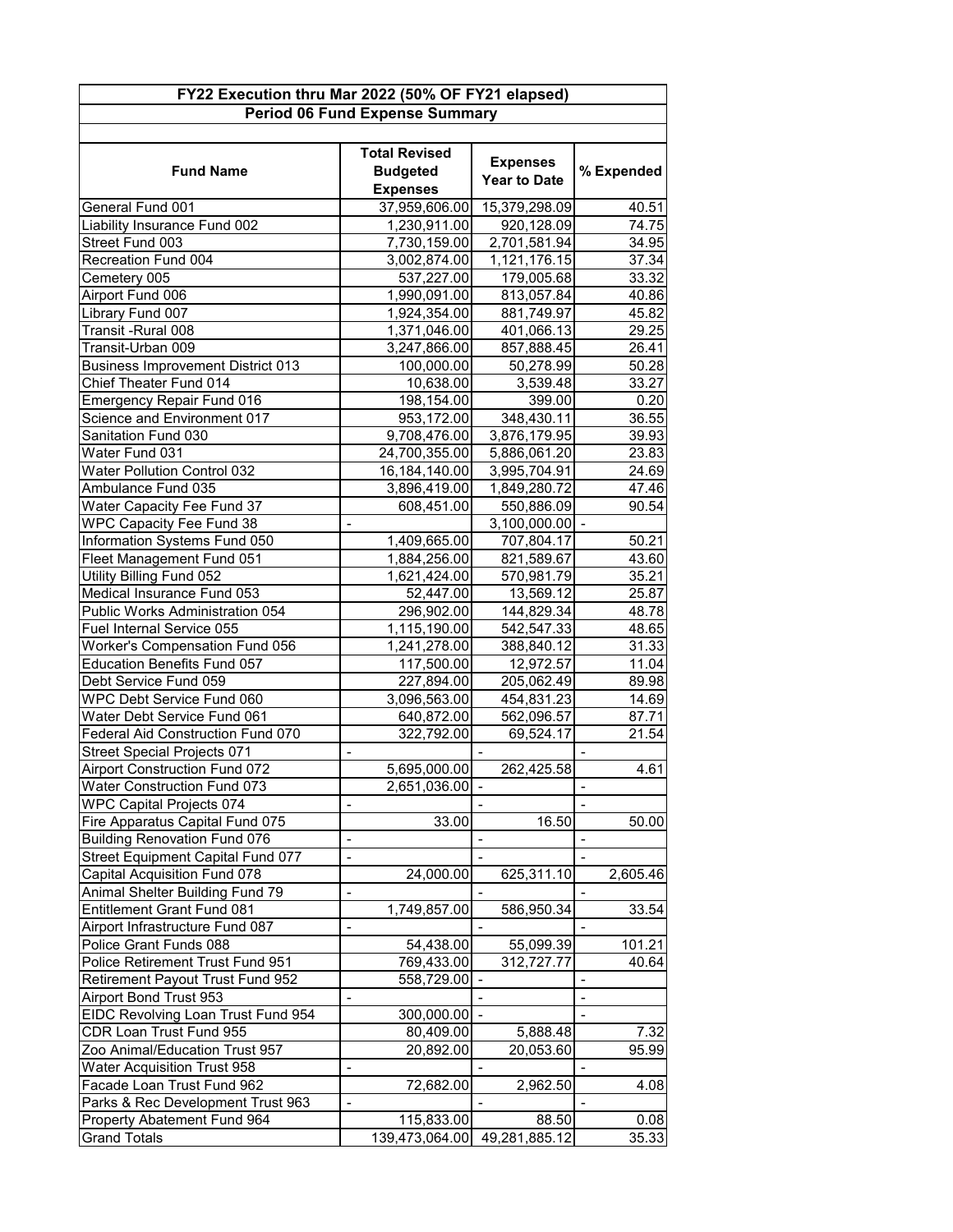## **FY22 Selected Revenue Lines as of Mar 2022 Thru Period 06 (50% of FY22 elapsed)**

| <b>Revenue Line &amp; Description</b> | <b>Total FY22 Plan</b> | <b>Amount Achieved</b> | % Achieved |
|---------------------------------------|------------------------|------------------------|------------|
| 001-0100-312-08-00                    |                        |                        |            |
| Beer/Wine Liquor License              | \$50,000.00            | \$37,700.00            | 75.40      |
| 001-1000-312-17-00                    |                        |                        |            |
| Day Care License                      | \$34,580.00            | \$13,780.00            | 39.85      |
| 001-0500-312-07-00                    |                        |                        |            |
| <b>Building licenses</b>              | \$40,128.00            | \$33,720.00            | 84.03      |
| 001-1200-312-10-00                    |                        |                        |            |
| <b>Animal Licenses</b>                | \$19,581.00            | \$4,993.94             | 25.50      |
| 001-0500-312-20-00                    |                        |                        |            |
| <b>Building Permits</b>               | 852,345.00             | 421,007.06             | 49.39      |
| 001-1301-320-06-00                    |                        |                        |            |
| <b>Park Shelter Rental</b>            | \$24,214.00            | \$9,120.69             | 37.67      |
| 001-0600-331-03-00                    |                        |                        |            |
| <b>Planning Fees</b>                  | \$49,219.00            | \$54,194.00            | 110.11     |
| 001-1200-332-05-00                    |                        |                        |            |
| <b>Animal Adoptions</b>               | \$85,120.00            | \$44,874.84            | 52.72      |
| 001-1000-354-00-00                    |                        |                        |            |
| <b>Parking Tickets</b>                | \$23,020.00            | \$6,345.52             | 27.57      |
| 001-0000-384-85-00                    |                        |                        |            |
| <b>Interest Earnings</b>              | \$37,500.00            | \$79,386.05            | 211.70     |
| Total                                 | \$1,215,707.00         | \$705,122.10           | 58.00      |
| <b>State Revenue Sources</b>          |                        |                        |            |
| 001-0000-342-12-00                    |                        |                        |            |
| <b>Sales Tax Revenue Share</b>        | \$5,710,556.00         | \$1,499,737.73         | 26.26      |
| 001-0000-342-13-00                    |                        |                        |            |
| <b>Liquor Tax Distribution</b>        | \$698,850.00           | \$147,436.00           | 21.10      |
| 003-0000-342-14-00                    |                        |                        |            |
| <b>Highway User Fee</b>               | \$2,741,905.00         | \$679,816.08           | 24.79      |
| Total                                 | \$9,151,311.00         | \$2,326,989.81         | 25.43      |
| <b>Selected Other Funds/Sources</b>   |                        |                        |            |
| 004-1304                              |                        |                        |            |
| <b>Total Outdoor Revenue</b>          | \$131,550.00           | \$66,433.13            | 50.50      |
| 004-1305                              |                        |                        |            |
| <b>Total Sports Revenue</b>           | \$226,090.00           | \$117,658.99           | 52.04      |
| 004-1306                              |                        |                        |            |
| <b>Total RPAC Pool Revenue</b>        | \$357,583.00           | \$25,584.57            | 7.15       |
| 004-1307                              |                        |                        |            |
| <b>Total Rec Center Revenue</b>       | \$397,350.00           | \$233,453.86           | 58.75      |
| 005-0000-335-01-00                    |                        |                        |            |
| Cemetery charges for svc              | \$360,000.00           | \$212,938.00           | 59.15      |
| 006-0000-337-90-00                    |                        |                        |            |
| Airport landing fees                  | \$124,677.00           | \$31,465.95            | 25.24      |
| Total                                 | \$1,597,250.00         | \$687,534.50           | 43.04      |